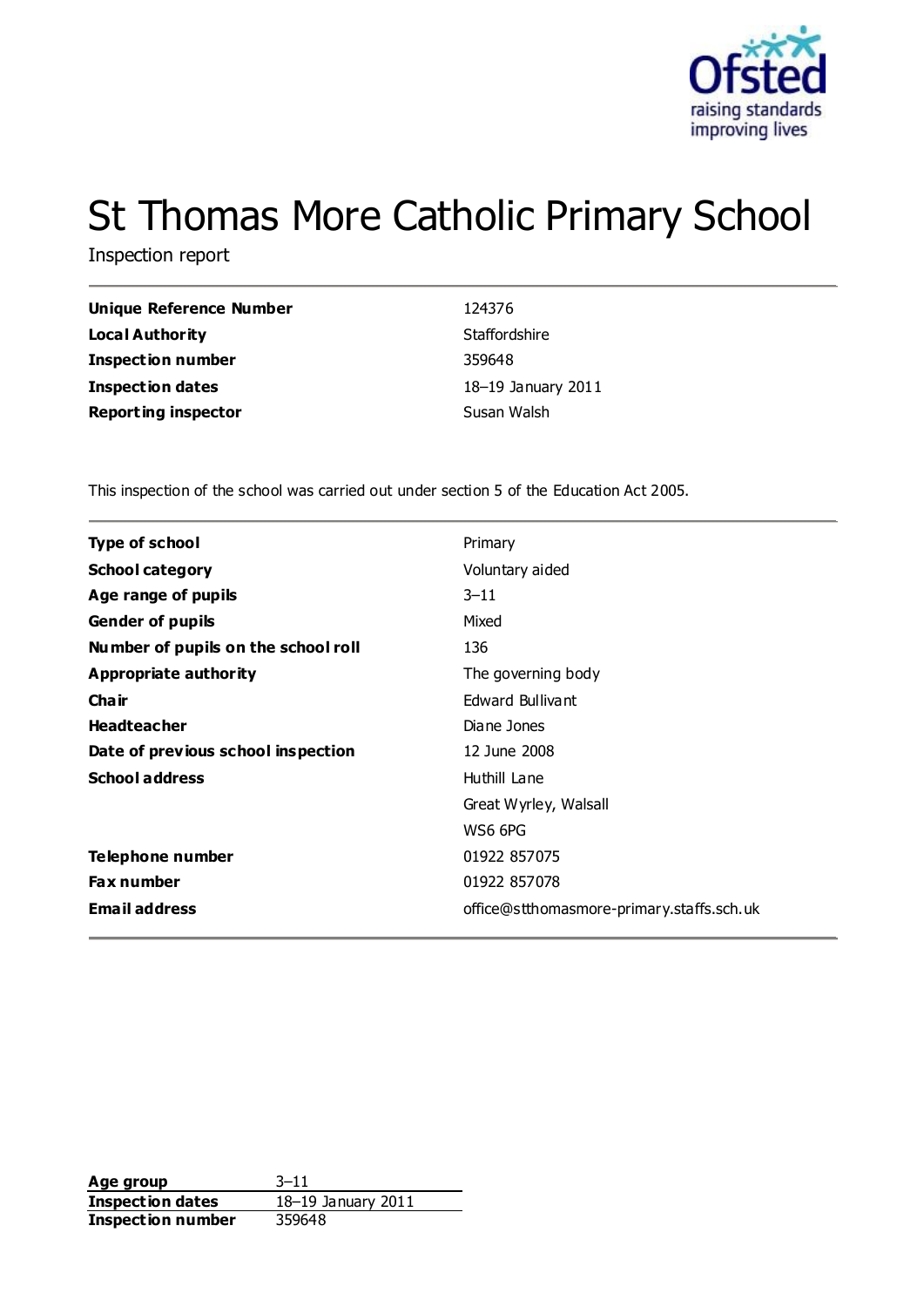The Office for Standards in Education, Children's Services and Skills (Ofsted) regulates and inspects to achieve excellence in the care of children and young people, and in education and skills for learners of all ages. It regulates and inspects childcare and children's social care, and inspects the Children and Family Court Advisory Support Service (Cafcass), schools, colleges, initial teacher training, work-based learning and skills training, adult and community learning, and education and training in prisons and other secure establishments. It assesses council children's services, and inspects services for looked after children, safeguarding and child protection.

Further copies of this report are obtainable from the school. Under the Education Act 2005, the school must provide a copy of this report free of charge to certain categories of people. A charge not exceeding the full cost of reproduction may be made for any other copies supplied.

If you would like a copy of this document in a different format, such as large print or Braille, please telephone 0300 123 4234, or email **[enquiries@ofsted.gov.uk](mailto:enquiries@ofsted.gov.uk)**.

You may copy all or parts of this document for non-commercial educational purposes, as long as you give details of the source and date of publication and do not alter the documentation in any way.

To receive regular email alerts about new publications, including survey reports and school inspection reports, please visit our website and go to 'Subscribe'.

Royal Exchange Buildings St Ann's Square Manchester M2 7LA T: 0300 123 4234 Textphone: 0161 618 8524 E: **[enquiries@ofsted.gov.uk](mailto:enquiries@ofsted.gov.uk)**

W: **[www.ofsted.gov.uk](http://www.ofsted.gov.uk/)**

© Crown copyright 2011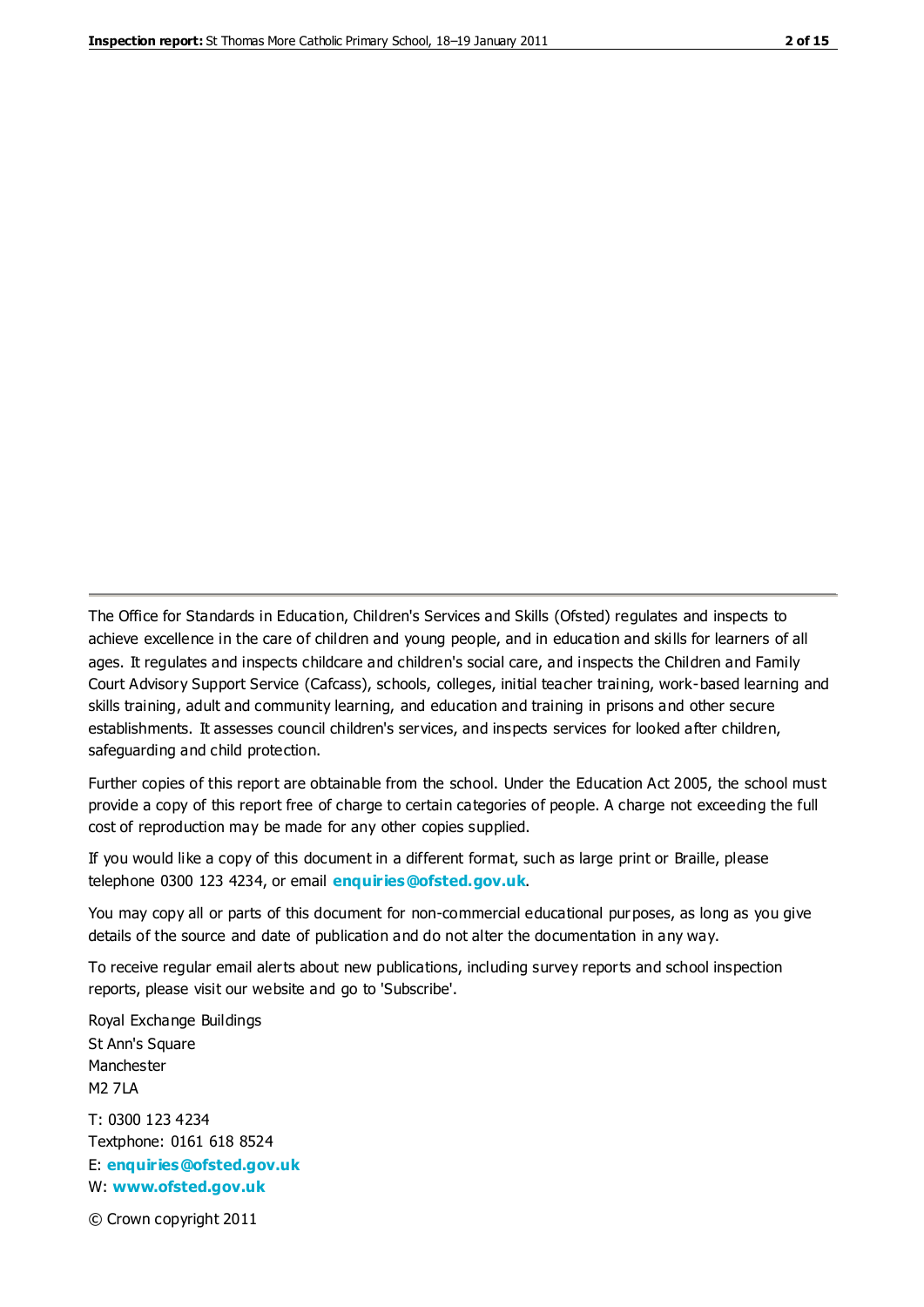# **Introduction**

This inspection was carried out by two additional inspectors. Inspectors visited 10 lessons or parts of lessons and saw five teachers teach. Meetings were held with staff, members of the governing body and pupils. Inspectors observed the school's work and looked at the school's development plan, the school's records of pupils' progress and samples of pupils' work in writing. They scrutinised 39 questionnaires returned by parents and carers as well as questionnaires from pupils and staff.

The inspection team reviewed many aspects of the school's work. It looked in detail at a number of key areas.

- $\blacksquare$  The progress pupils in Key Stage 2 make in writing.
- $\blacksquare$  How assessment is used to support learning, particularly how it is used to match work to pupils' needs and the way teachers tell pupils how to improve their work.
- $\blacksquare$  The impact that support for potentially vulnerable pupils is having, including those who join the school late.
- How effective the school's self evaluation is, including the use and understanding of data by all layers of management.

# **Information about the school**

The school is much smaller than most primary schools. Few pupils are known to be eligible for free school meals. The very large majority are from White British backgrounds although there are a few pupils from other heritages. The proportion of pupils with special educational needs and/or disabilities is below average. An above-average proportion of pupils join the school other than at the usual times of entry, especially during Key Stage 2. The school has been through a period of uncertainly regarding the permanent status of the headteacher. During the school year 2009-2010, the school was supported part-time by an experienced headteacher while the former headteacher was working elsewhere. The deputy headteacher was appointed as acting headteacher in September 2010. The school plans to appoint a permanent headteacher in September 2011.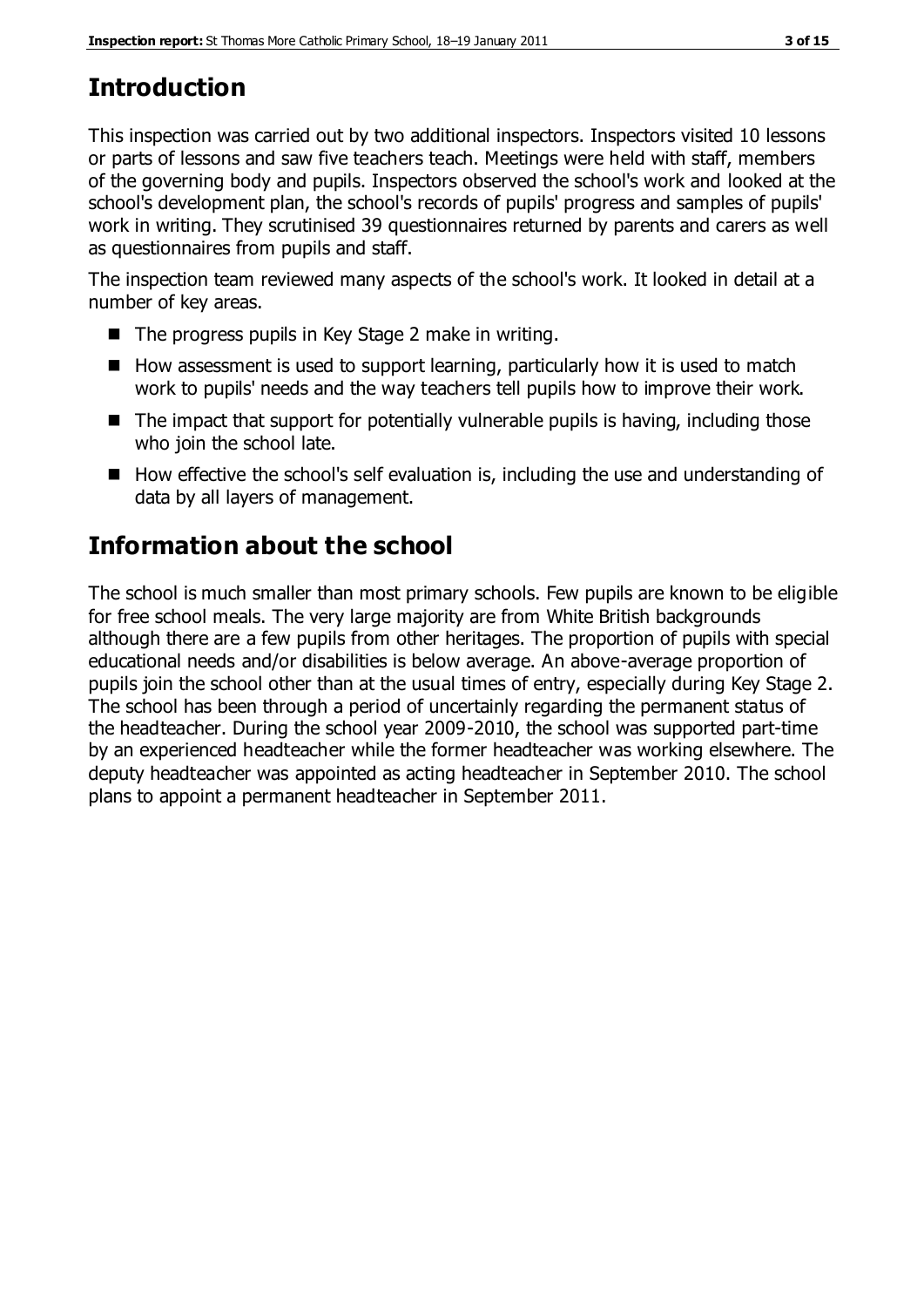# **Inspection judgements**

| Overall effectiveness: how good is the school?  |  |
|-------------------------------------------------|--|
| The school's capacity for sustained improvement |  |

### **Main findings**

St Thomas More Catholic Primary School provides a satisfactory education for its pupils. It has strengths in the way that it promotes pupils' personal development and strives to meet the needs of the local community. The school has been through an unsettling time recently but sensitive leadership from both the acting headteachers has ensured that staff moral has remained high and that the school has continued to improve some areas of its work. Pupils are happy in this small friendly school and say that they feel very safe and secure.

Children get off to a good start in the Nursery and Reception class but the school is aware that this good start is not always built on effectively in Key Stage 1. Improvements to the quality of teaching have ensured that pupils are currently making satisfactory progress in Key Stage 1 but occasionally pupils do not make sufficient progress when they are working independently. This is because the learning intentions for these activities are not always crystal clear and teachers do not always rigorously check pupils' understanding when they are working without direct guidance from adults. Pupils continue to make satisfactory progress in Key Stage 2 to reach average levels of attainment. However, they make more rapid progress in developing their skills in reading and mathematics than in writing. Although the school's recent focus on writing has resulted in some improvement to attainment, especially in Years 3 and 4, pupils still do not have sufficient opportunities to write at length. The quality of teachers' marking and use of pupils' individual academic targets is inconsistent; consequently, pupils do not always know exactly how to improve their work. Overall achievement is satisfactory as a result of satisfactory teaching.

There have been times when the unbalanced distribution of management responsibilities has slowed the pace of improvement. For example, there has been an adverse effect on the provision for pupils with special educational needs and/or disabilities. The school is sometimes too slow to identify pupils with additional learning needs, particularly those who have joined the school late. Intermittently, the needs of pupils who find learning difficult are not met in lessons and their learning slows. Not enough is done to check their progress and to measure the success of various support programmes. Nevertheless, most pupils with special educational needs make satisfactory progress.

The school lacks a robust system for tracking the progress of pupils over time and the regular lesson observations do not always make sufficient links between teaching strategies and the progress of different groups of pupils. Despite these shortcomings, both acting headteachers have rapidly and accurately pinpointed where improvements need to be made and have already had an impact on important areas such as improving pupils' skills in writing and the effectiveness of the governing body. The good provision in the Early Years Foundation Stage has been sustained and the curriculum now provides a greater range of enrichment opportunities for pupils. Additionally, a decline in attendance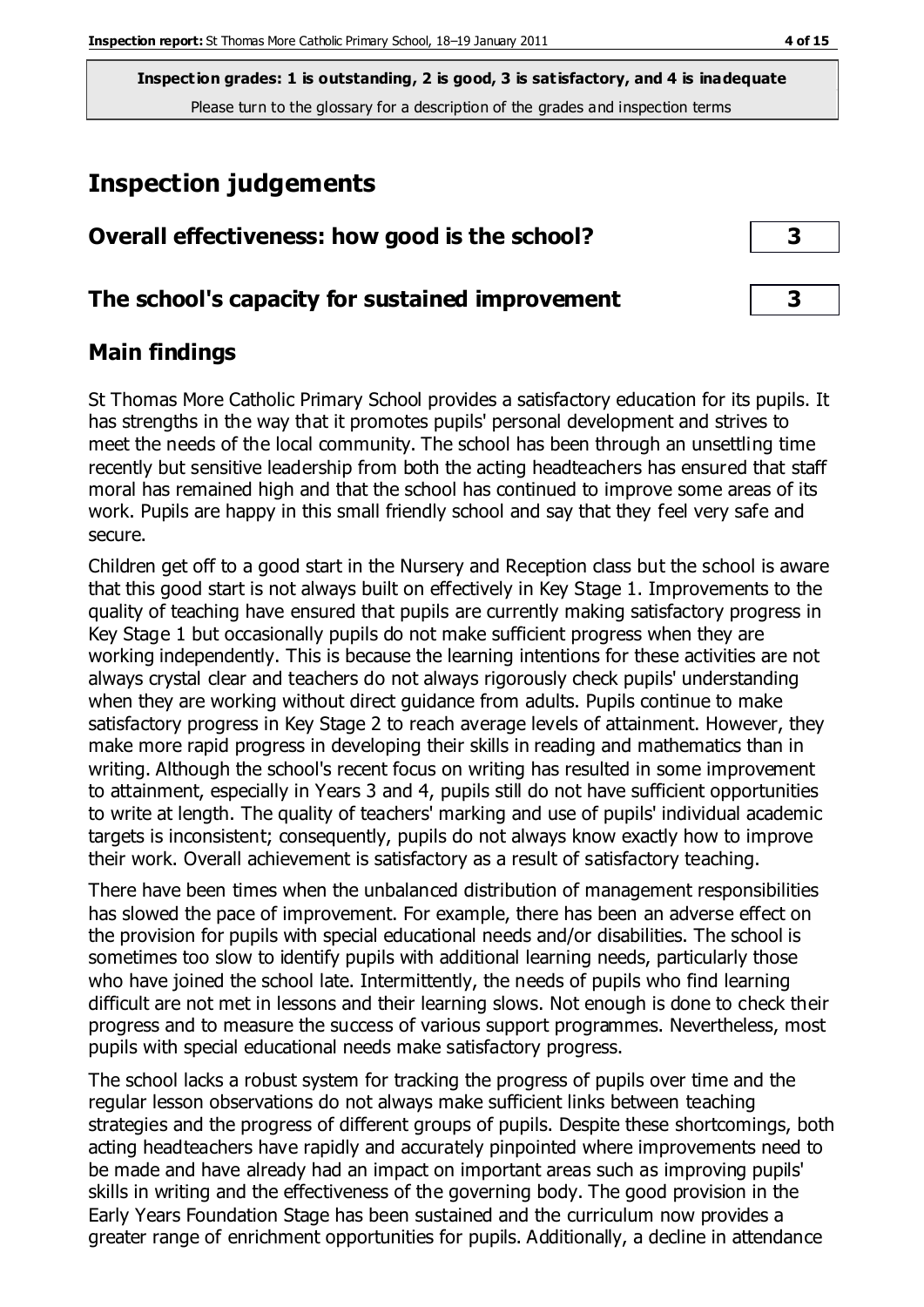rates has been stemmed. This, along with the teachers' reflective practice and high levels of motivation, demonstrates the school's satisfactory capacity for further improvement.

Up to 40% of the schools whose overall effectiveness is judged satisfactory may receive a monitoring visit by an Ofsted inspector before their next section 5 inspection.

### **What does the school need to do to improve further?**

- Improve pupils' progress in Key Stage 1 by:
	- improving transition between the Early Years Foundation Stage and Key Stage 1
	- $-$  ensuring that teachers are crystal clear about what they expect pupils to learn when they are working independently
	- $-$  regularly checking pupils' understanding when they are working without direct adult supervision.
- Increase pupils' progress in writing in Key Stage 2 by:
	- offering more opportunities for pupils to write at length in a variety of subjects
	- making certain that teachers' marking and the use of academic targets consistently provide pupils with clear guidance about how to improve their work.
- Improve the provision for pupils with special educational needs and/or disabilities and other potentially vulnerable pupils by:
	- $=$  ensuring that the additional needs of these pupils, including those who join the school after the Early Years Foundation Stage, are promptly identified
	- making certain that that the needs of those who find learning difficult are fully met, particularly when they are taught as part of the whole class
	- carefully monitoring the progress of pupils with special educational needs and/or disabilities and the impact of all support programmes.
- $\blacksquare$  Improve the impact of leadership by:
	- developing easily accessible tracking procedures that provide the school with a clear picture of pupils' progress over time
	- $=$  ensuring that a clear link is made between teaching strategies and the progress of different groups of pupils during the monitoring of lessons
	- making certain that management roles are more equitably distributed.

### **Outcomes for individuals and groups of pupils 3**

In the classroom, pupils of all ethnic backgrounds acquire knowledge and understanding at a satisfactory rate. Pupils are enthusiastic about learning and apply themselves well. In Key Stage 1, improved provision is boosting pupils' progress and, currently, attainment is average at the end of Year 2. Pupils in Key Stage 1 make better progress when they are directly supported by staff than when they are working independently. This is because pupils are not always sure about what they are expected to learn when they are working alone, however, they always try hard and do their best. These situations sometimes continue for too long because teachers do not always make sufficient checks on the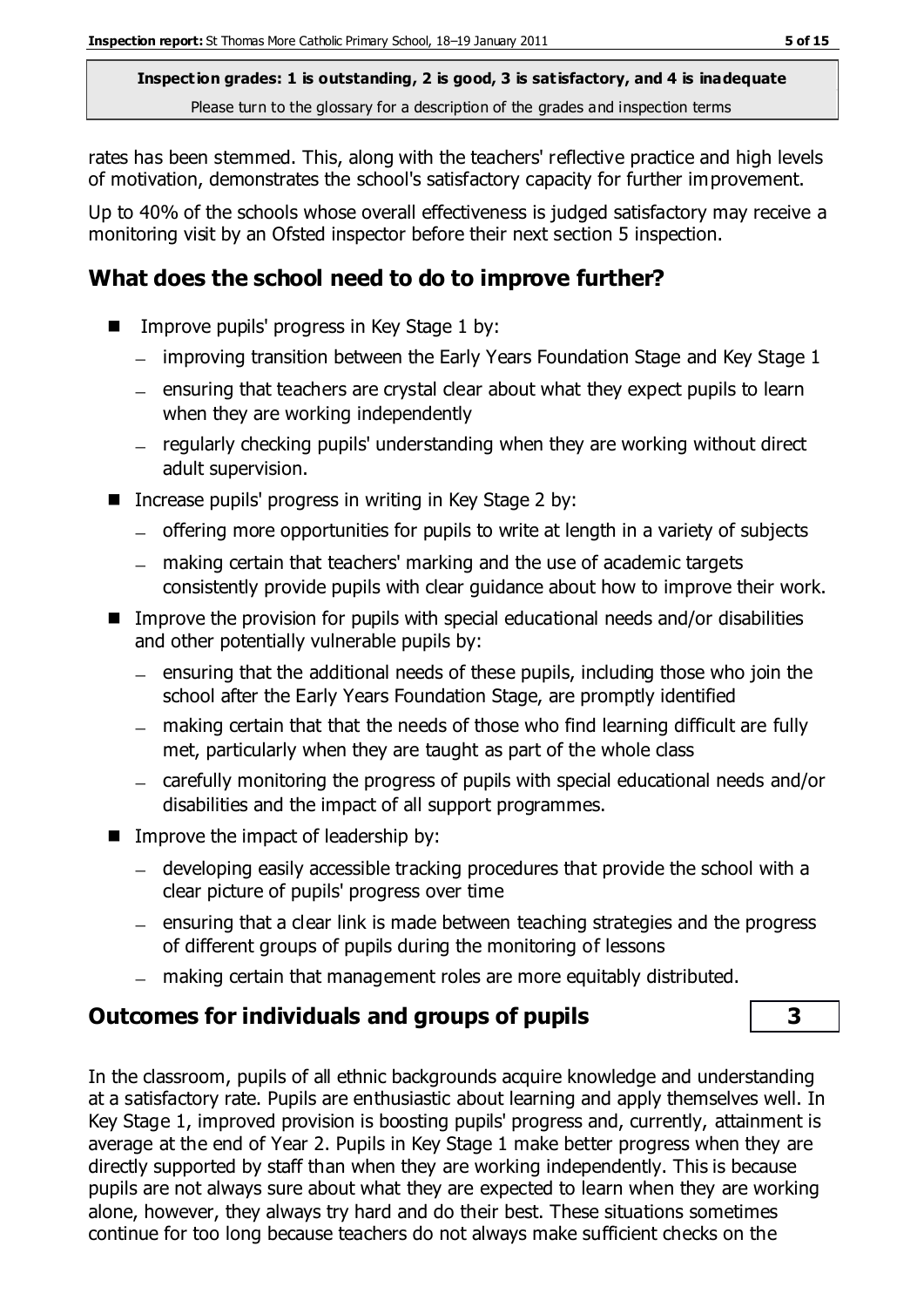understanding of these quiet and well-behaved pupils. Attainment in writing in Key Stage 2 has declined in recent years. Few pupils reached the higher Level 5 in writing in 2010. The quality of pupils' writing does not always match pupils' good oral skills and older pupils continue to use simple sentence structures and colloquialisms in their writing. Some extra support, such as one-to-one tuition, has helped some pupils with special educational needs and/or disabilities and other pupils who were in danger of falling behind to make good progress in their reading, writing and mathematics. However, there are other pupils with special educational needs and/or disabilities whose attainment is particularly low and whose progress is sometimes too slow, especially when they are taught as part of the whole class.

Pupils' behaviour is consistently good both in and out of lessons. They report that bullying is extremely rare and that pupils treat each other with respect. There is a strong awareness of what is right and wrong and pupils are able to empathise with the feelings of others. Although a recent visit to a Sikh temple elicited a very high level of interest and pupils are tolerant and keen to learn about other faiths and cultures, their knowledge of other ways of life is relatively weak. Pupils are proud of their school and make a good contribution to the school community by belonging to the school council, helping with environmental work and assisting younger pupils. They are aware that their opinions are being listened to and respected. Pupils have been able to contribute well to the local community through helping to develop the Parish Plan and promoting local road safety. There is a good awareness of the importance of a healthy diet and regular exercise. Although pupils are confident and articulate and attend school regularly, their progress in basic skills is satisfactory. Therefore, they are satisfactorily equipped for the next stage of their education.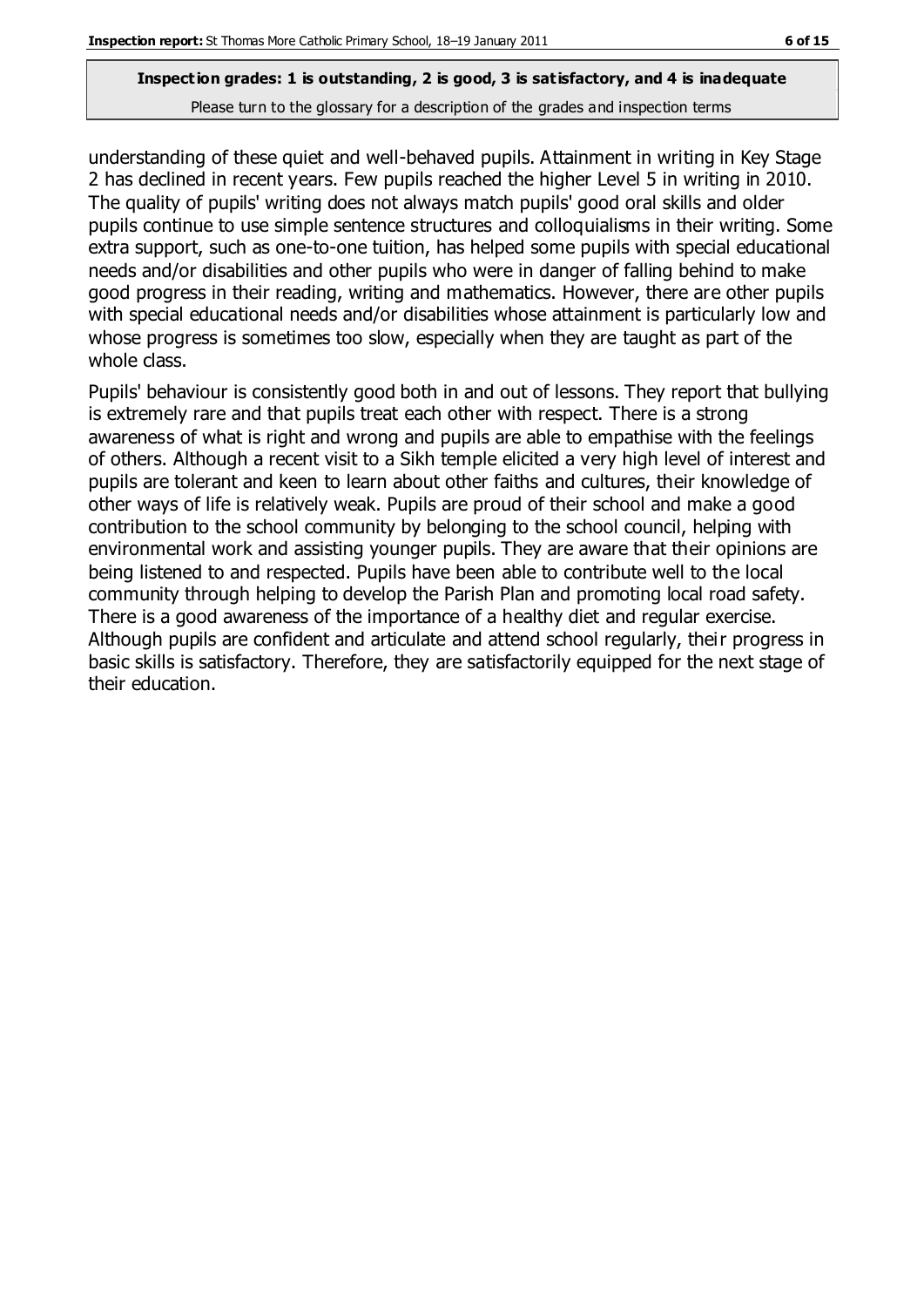**Inspection grades: 1 is outstanding, 2 is good, 3 is satisfactory, and 4 is inadequate**

Please turn to the glossary for a description of the grades and inspection terms

These are the grades for pupils' outcomes

| Pupils' achievement and the extent to which they enjoy their learning                                                     | 3            |
|---------------------------------------------------------------------------------------------------------------------------|--------------|
| Taking into account:<br>Pupils' attainment <sup>1</sup>                                                                   | 3            |
| The quality of pupils' learning and their progress                                                                        | 3            |
| The quality of learning for pupils with special educational needs and/or disabilities<br>and their progress               | 3            |
| The extent to which pupils feel safe                                                                                      | $\mathbf{z}$ |
| Pupils' behaviour                                                                                                         | 2            |
| The extent to which pupils adopt healthy lifestyles                                                                       | 2            |
| The extent to which pupils contribute to the school and wider community                                                   | 2            |
| The extent to which pupils develop workplace and other skills that will contribute to<br>their future economic well-being | 3            |
| Taking into account:<br>Pupils' attendance <sup>1</sup>                                                                   | 3            |
| The extent of pupils' spiritual, moral, social and cultural development                                                   | 2            |

<sup>1</sup> The grades for attainment and attendance are: 1 is high; 2 is above average; 3 is broadly average; and 4 is low

### **How effective is the provision?**

Relationships between teachers and pupils are consistently warm and supportive and encourage pupils to gain confidence. Pupils respect their teachers and behaviour management is unobtrusive and consistently effective. Additionally, teachers plan activities that interest pupils and ensure that they are keen to learn. The match of work to pupils' needs is improving although, occasionally, average and more-able pupils complete similar work, resulting in a lack of challenge for more-able pupils. The needs of those who find learning particularly hard are not always met during whole class teaching. For example, teaching assistants do not always help these pupils to become involved during the introduction to lessons and questions are not always pitched at their level. There is some good quality marking but it is not consistent and pupils themselves say they do not always know how to improve their work. Many pupils are aware of their individual targets, particularly for literacy, but these are not always referred to lessons and teacher's marking.

There have been recent improvements to the curriculum that have improved pupils' enjoyment of school and levels of motivation. More opportunities are being offered in Key Stage 1 to give pupils the chance to learn through engaging in practical activities but the school is aware that it needs to do more to smooth the transition of pupils into Year 1. Improvements to the way writing is taught mean that more pupils now enjoy writing. For example, pupils in Years 2 and 3 were clearly highly enthused by Allen Alberg's poetry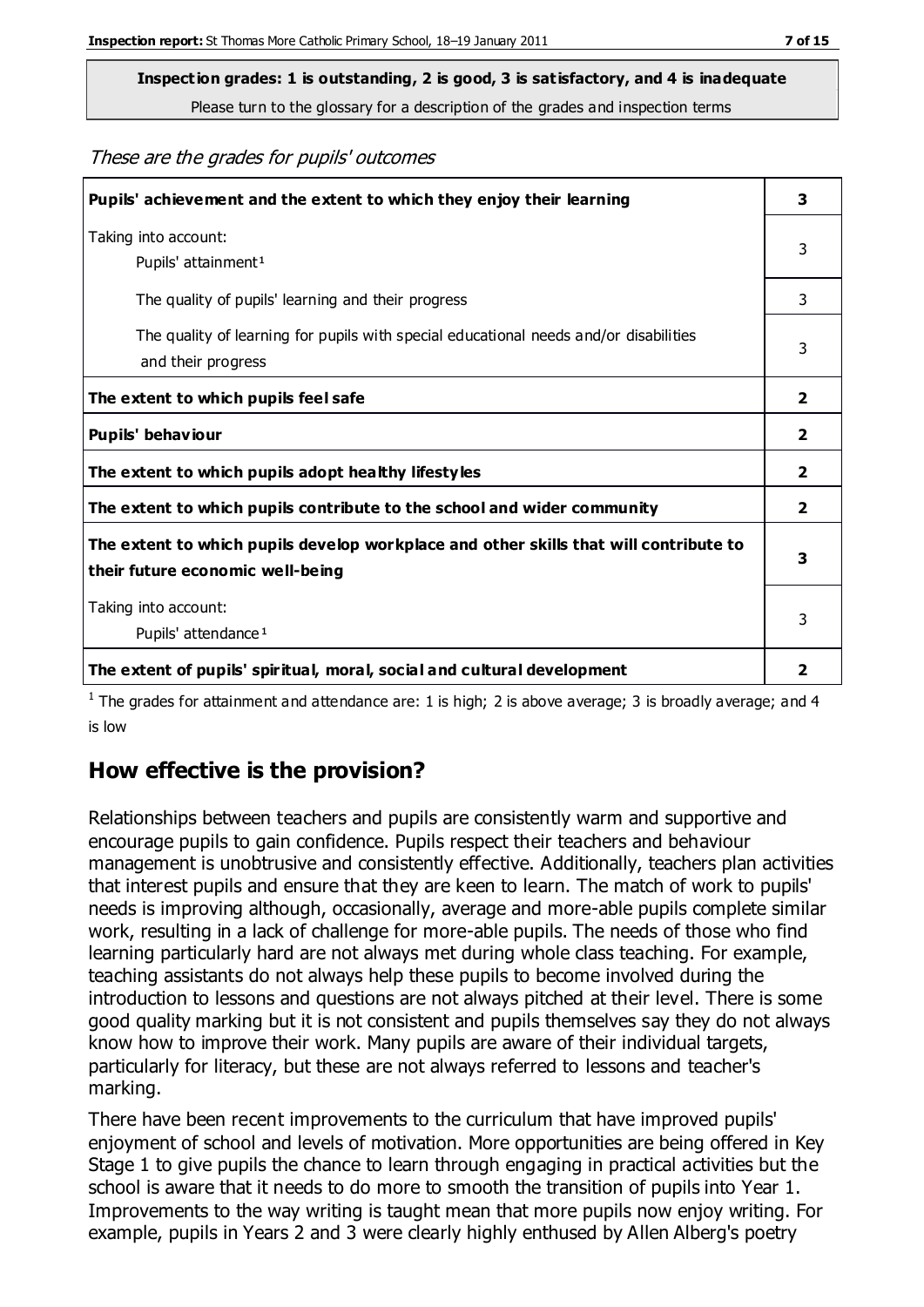leading to them writing their own extremely amusing and imaginative poems. However, there are still too few opportunities for pupils to write at length about a range of subjects. The range of clubs has been extended and more use is being made of visits and visitors in order to bring learning to life. Partnerships are used well to extend opportunities for pupils, particularly in sport.

The school provides a very cheerful and welcoming environment where pupils feel safe and secure. Very good relationships mean that pupils are confident that adults will listen to them and will help them to resolve any problems they have. There are striking individual examples of where effective support and work with external agencies have resulted in pupils with special educational needs and/or disabilities making good progress in both their personal development and school work. Conversely, there are potentially vulnerable pupils who have fallen behind their peers and whose difficulties have not been thoroughly investigated. The school has worked well in partnership with the local authority to improve the way that it records, monitors and promotes regular attendance. Consequently, attendance rates have risen.

|  |  |  |  |  | These are the grades for the quality of provision |
|--|--|--|--|--|---------------------------------------------------|
|--|--|--|--|--|---------------------------------------------------|

| The quality of teaching                                                                                    |  |
|------------------------------------------------------------------------------------------------------------|--|
| Taking into account:<br>The use of assessment to support learning                                          |  |
| The extent to which the curriculum meets pupils' needs, including, where relevant,<br>through partnerships |  |
| The effectiveness of care, guidance and support                                                            |  |

### **How effective are leadership and management?**

Senior leaders, class teachers and governors are ambitious for the school and are committed to securing a high quality education for the pupils. Governance is satisfactory. The governing body are very supportive of the school and interim leaders have ensured that governors are better informed about outcomes for pupils. The governing body's decision to appoint a very experienced acting headteacher, has been pivotal to keeping the school on track during uncertain times. The appointment has also resulted in helping the current acting headteacher to develop her leadership skills. The current acting headteacher is doing an effective job in providing the school with a clear direction and keeping staff and pupil confidence high, she is shouldering the vast majority of management responsibilities and this is slowing the rate of improvement because she does not have time to tackle every issue.

Safeguarding procedures are satisfactory. Although pupils are looked after well on a dayto-day basis, some of the staff's training is out of date. The school is committed to promoting equal opportunities and is quick to challenge stereotypical views and discrimination. However, the school is acutely aware that it does not have a system for tracking pupils' progress over time that is easily accessible to staff and provides sufficient information about the progress of different groups of pupils. Consequently, there is insufficient information about the progress of pupils with special educational needs and/or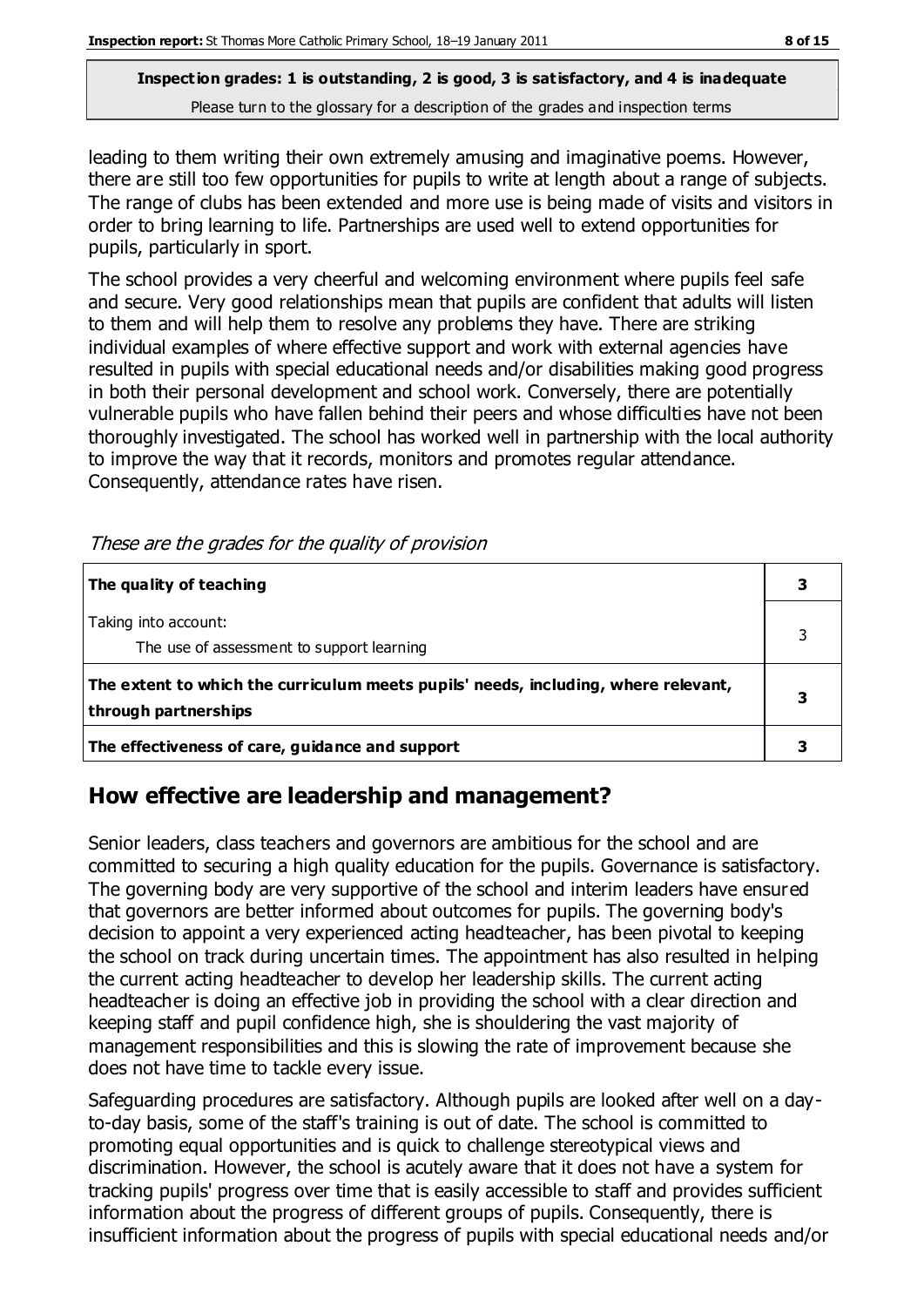disabilities and those that join the school late or about the impact of extra support. Nevertheless, the school has introduced more regular checks on pupils' attainment and has introduced regular pupils' progress meetings in order to keep a closer check on pupils' achievement. The process of updating computer software and hardware has already started and plans are in place to implement better tracking systems. The school promotes community cohesion and understands its local context well and ensures that pupils are fully involved in neighbourhood life. Links with the wider community in the United Kingdom and beyond are used to develop opportunities for pupils to meet others from backgrounds different from their own and to develop the staff's expertise.

| The effectiveness of leadership and management in embedding ambition and driving<br><i>improvement</i>                                                           | 3 |
|------------------------------------------------------------------------------------------------------------------------------------------------------------------|---|
| Taking into account:<br>The leadership and management of teaching and learning                                                                                   | 3 |
| The effectiveness of the governing body in challenging and supporting the<br>school so that weaknesses are tackled decisively and statutory responsibilities met | 3 |
| The effectiveness of the school's engagement with parents and carers                                                                                             | 2 |
| The effectiveness of partnerships in promoting learning and well-being                                                                                           | 3 |
| The effectiveness with which the school promotes equality of opportunity and tackles<br>discrimination                                                           | 3 |
| The effectiveness of safeguarding procedures                                                                                                                     | 3 |
| The effectiveness with which the school promotes community cohesion                                                                                              |   |
| The effectiveness with which the school deploys resources to achieve value for money                                                                             | 3 |

These are the grades for leadership and management

# **Early Years Foundation Stage**

Good leadership and management result in good provision and good outcomes for children in the Early Years Foundation Stage. When children join the Early Years Foundation Stage, their skills are generally similar to those expected for their age; they make good progress and usually leave the Reception class with skills that are above expectations. However, in 2010 more children than usual joined Year 1 with skills that were comparable to other children of their age, although they had still made good progress from their individual starting points. Children make good progress because they have access to an exciting range of activities that are carefully matched to their needs and interests. There are plentiful opportunities for children to develop their writing skills. Children work and play well together because of a strong focus on developing their personal and social skills. Staff are skilled at questioning children and moving their learning on. They are very clear about what children are expected to learn from activities, including those where children are expected to work independently, and frequently check children's understanding. Leaders are aware that they cannot plan a wide range of exciting opportunities for learning outside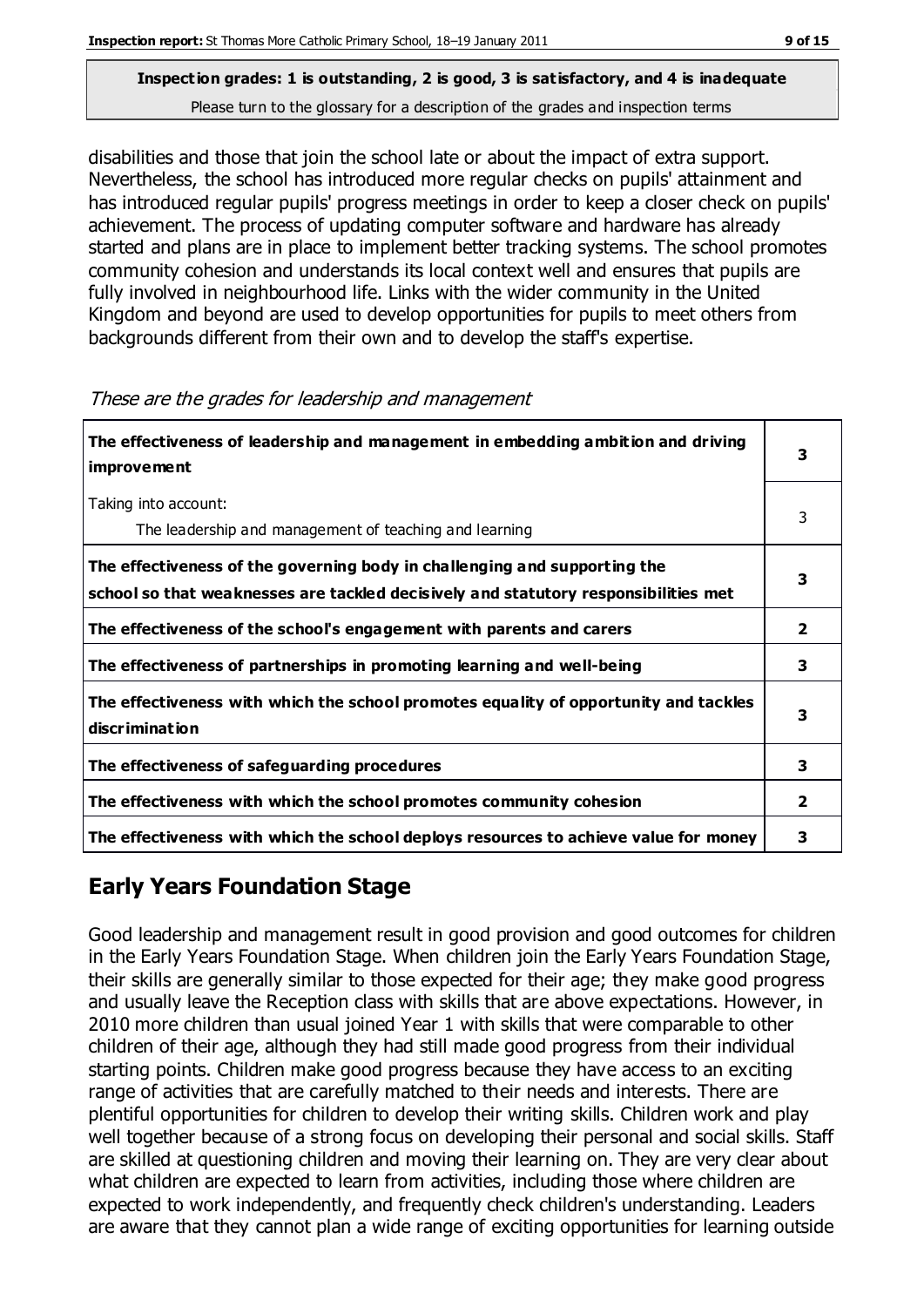because the outdoor area is very small and cramped and cannot be used in inclement weather.

These are the grades for the Early Years Foundation Stage

| <b>Overall effectiveness of the Early Years Foundation Stage</b>                      |  |  |
|---------------------------------------------------------------------------------------|--|--|
| Taking into account:<br>Outcomes for children in the Early Years Foundation Stage     |  |  |
| The quality of provision in the Early Years Foundation Stage                          |  |  |
| The effectiveness of leadership and management of the Early Years Foundation<br>Stage |  |  |

#### **Views of parents and carers**

Parents are very pleased with what the school provides. They are particularly happy with the quality of provision in the Nursery and Reception class. Parents are delighted with the quality of provision in the Early Years Foundation Stage, saying it is good at meeting their children's individual requirements and improving their children's confidence. Inspection findings corroborate these views.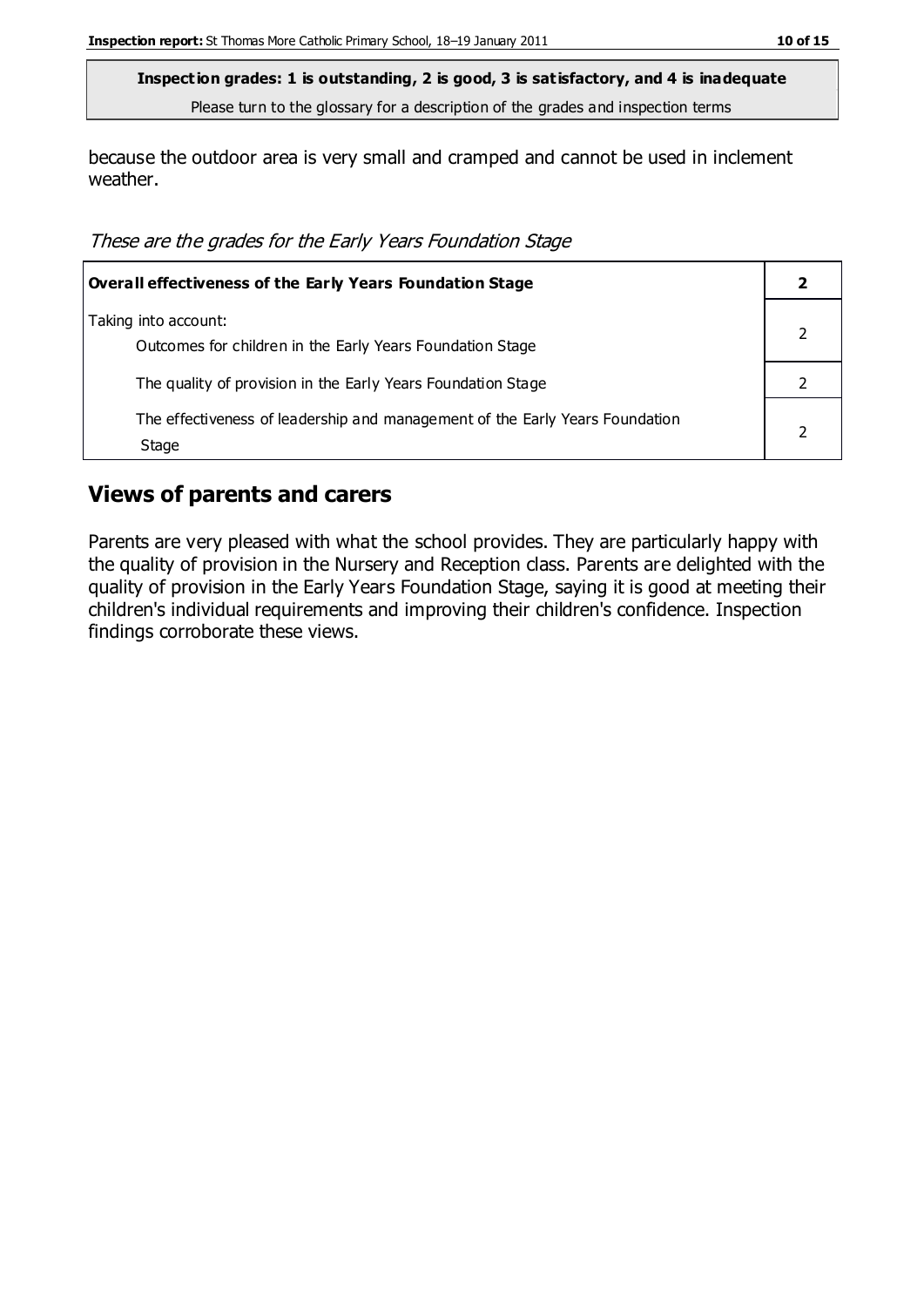#### **Responses from parents and carers to Ofsted's questionnaire**

Ofsted invited all the registered parents and carers of pupils registered at St Thomas More Catholic Primary School to complete a questionnaire about their views of the school.

In the questionnaire, parents and carers were asked to record how strongly they agreed with 13 statements about the school. The inspection team received 39 completed questionnaires by the e nd of the on-site inspection. In total, there are 136 pupils registered at the school.

| <b>Statements</b>                                                                                                                                                                                                                                       | <b>Strongly</b><br>agree |               |              | Agree         |                | <b>Disagree</b> |              | <b>Strongly</b><br>disagree |
|---------------------------------------------------------------------------------------------------------------------------------------------------------------------------------------------------------------------------------------------------------|--------------------------|---------------|--------------|---------------|----------------|-----------------|--------------|-----------------------------|
|                                                                                                                                                                                                                                                         | <b>Total</b>             | $\frac{0}{0}$ | <b>Total</b> | $\frac{0}{0}$ | <b>Total</b>   | $\frac{0}{0}$   | <b>Total</b> | %                           |
| My child enjoys school                                                                                                                                                                                                                                  | 24                       | 62            | 14           | 36            | 1              | 3               | 0            | $\mathbf 0$                 |
| The school keeps my child<br>safe                                                                                                                                                                                                                       | 28                       | 72            | 11           | 28            | 0              | 0               | $\mathbf 0$  | $\mathbf 0$                 |
| My school informs me about<br>my child's progress                                                                                                                                                                                                       | 15                       | 38            | 22           | 56            | $\overline{2}$ | 5               | $\mathbf{0}$ | $\mathbf 0$                 |
| My child is making enough<br>progress at this school                                                                                                                                                                                                    | 18                       | 46            | 20           | 51            | 1              | 3               | 0            | $\mathbf 0$                 |
| The teaching is good at this<br>school                                                                                                                                                                                                                  | 23                       | 59            | 15           | 38            | 0              | 0               | $\mathbf 0$  | $\mathbf 0$                 |
| The school helps me to<br>support my child's learning                                                                                                                                                                                                   | 17                       | 44            | 22           | 56            | 0              | 0               | $\mathbf 0$  | $\mathbf 0$                 |
| The school helps my child to<br>have a healthy lifestyle                                                                                                                                                                                                | 21                       | 54            | 18           | 46            | 0              | 0               | $\mathbf 0$  | $\mathbf 0$                 |
| The school makes sure that<br>my child is well prepared for<br>the future (for example<br>changing year group,<br>changing school, and for<br>children who are finishing<br>school, entering further or<br>higher education, or entering<br>employment) | 20                       | 51            | 18           | 46            | $\mathbf 0$    | 0               | $\mathbf 0$  | $\mathbf 0$                 |
| The school meets my child's<br>particular needs                                                                                                                                                                                                         | 17                       | 44            | 20           | 51            | 1              | 3               | $\mathbf 0$  | $\mathbf 0$                 |
| The school deals effectively<br>with unacceptable behaviour                                                                                                                                                                                             | 21                       | 54            | 18           | 46            | 0              | 0               | 0            | $\mathbf 0$                 |
| The school takes account of<br>my suggestions and concerns                                                                                                                                                                                              | 18                       | 46            | 19           | 49            | 1              | 3               | 0            | 0                           |
| The school is led and<br>managed effectively                                                                                                                                                                                                            | 20                       | 51            | 19           | 49            | $\mathbf 0$    | $\mathbf 0$     | $\mathbf 0$  | $\mathbf 0$                 |
| Overall, I am happy with my<br>child's experience at this<br>school                                                                                                                                                                                     | 24                       | 62            | 15           | 38            | $\pmb{0}$      | $\pmb{0}$       | $\mathbf 0$  | $\mathbf 0$                 |

The table above summarises the responses that parents and carers made to each statement. The percentages indicate the proportion of parents and carers giving that response out of the total number of completed questionnaires. Where one or more parents and carers chose not to answer a particular question, the percentages will not add up to 100%.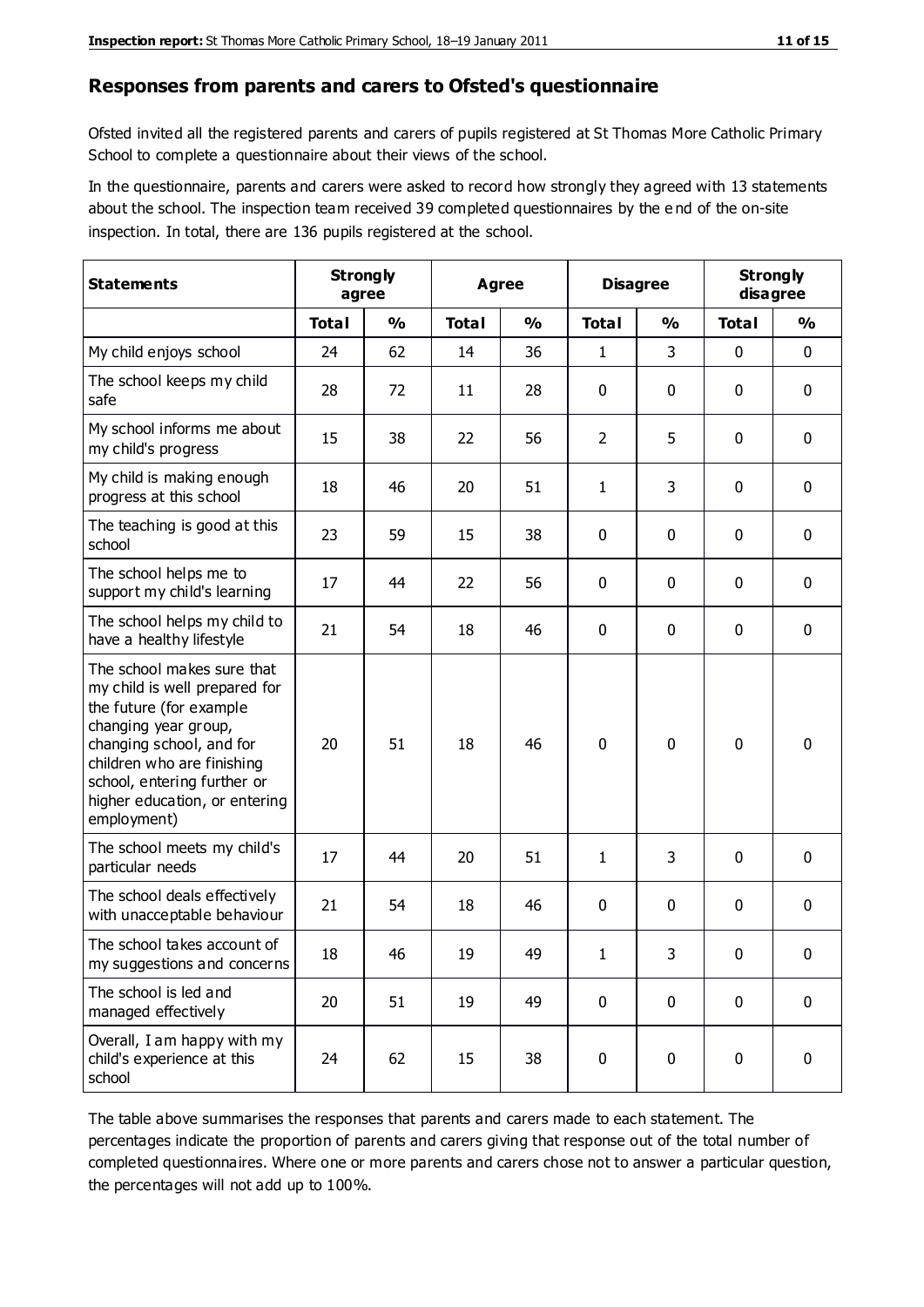### **Glossary**

| Grade   | <b>Judgement</b> | <b>Description</b>                                                                                                                                                                                                            |
|---------|------------------|-------------------------------------------------------------------------------------------------------------------------------------------------------------------------------------------------------------------------------|
| Grade 1 | Outstanding      | These features are highly effective. An outstanding school<br>provides exceptionally well for all its pupils' needs.                                                                                                          |
| Grade 2 | Good             | These are very positive features of a school. A school that<br>is good is serving its pupils well.                                                                                                                            |
| Grade 3 | Satisfactory     | These features are of reasonable quality. A satisfactory<br>school is providing adequately for its pupils.                                                                                                                    |
| Grade 4 | Inadequate       | These features are not of an acceptable standard. An<br>inadequate school needs to make significant improvement<br>in order to meet the needs of its pupils. Ofsted inspectors<br>will make further visits until it improves. |

### **What inspection judgements mean**

### **Overall effectiveness of schools**

|                       | Overall effectiveness judgement (percentage of schools) |      |                     |                   |
|-----------------------|---------------------------------------------------------|------|---------------------|-------------------|
| <b>Type of school</b> | <b>Outstanding</b>                                      | Good | <b>Satisfactory</b> | <b>Inadequate</b> |
| Nursery schools       | 59                                                      | 35   | 3                   | 3                 |
| Primary schools       | 9                                                       | 44   | 39                  | 7                 |
| Secondary schools     | 13                                                      | 36   | 41                  | 11                |
| Sixth forms           | 15                                                      | 39   | 43                  | 3                 |
| Special schools       | 35                                                      | 43   | 17                  | 5                 |
| Pupil referral units  | 21                                                      | 42   | 29                  | 9                 |
| All schools           | 13                                                      | 43   | 37                  | 8                 |

New school inspection arrangements were introduced on 1 September 2009. This means that inspectors now make some additional judgements that were not made previously.

The data in the table above are for the period 1 September 2009 to 31 August 2010 and are consistent with the latest published official statistics about maintained school inspection outcomes (see **[www.ofsted.gov.uk](http://www.ofsted.gov.uk/)**).

The sample of schools inspected during 2009/10 was not representative of all schools nationally, as weaker schools are inspected more frequently than good or outstanding schools.

Percentages are rounded and do not always add exactly to 100.

Sixth form figures reflect the judgements made for the overall effectiveness of the sixth form in secondary schools, special schools and pupil referral units.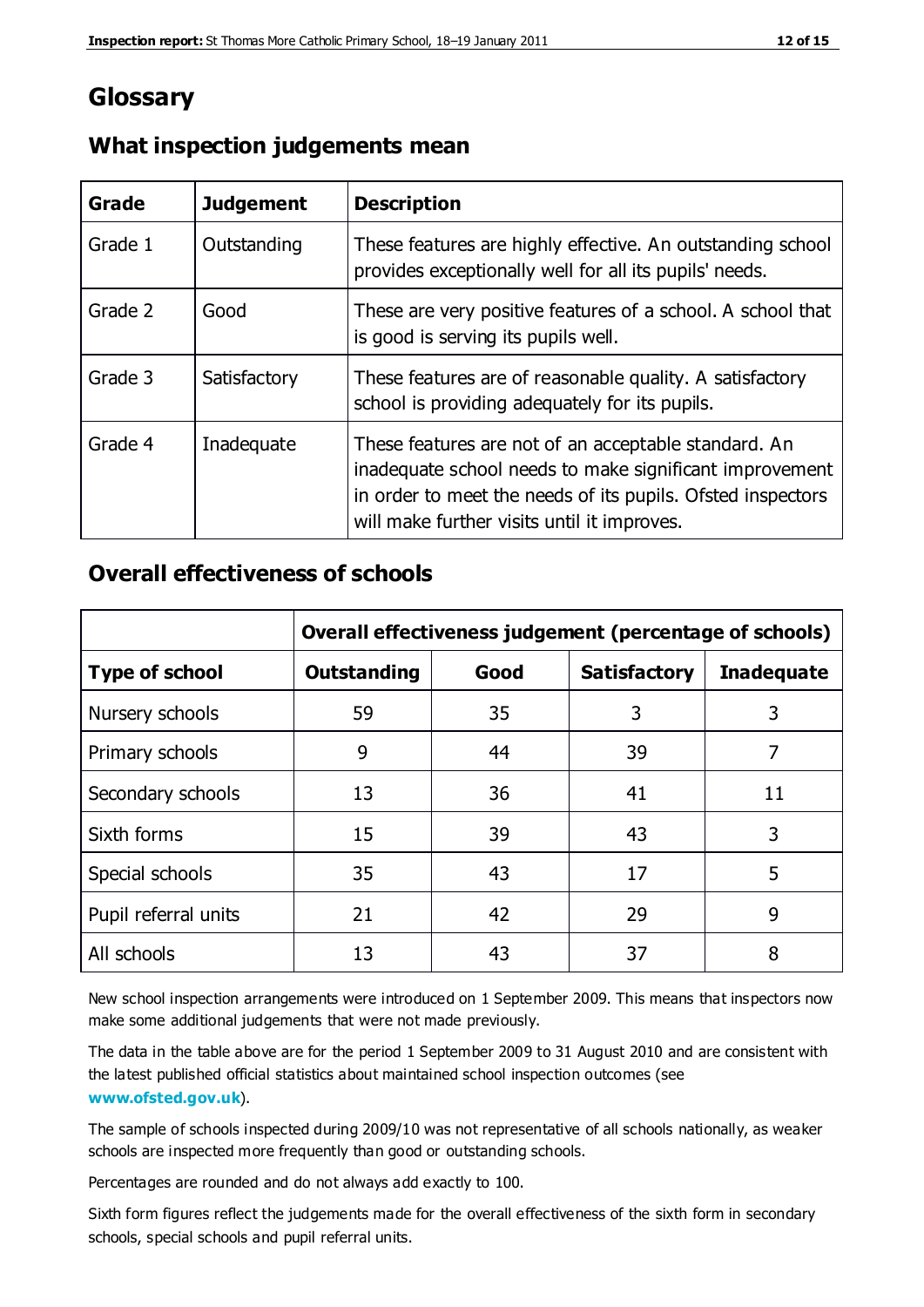# **Common terminology used by inspectors**

| Achievement:               | the progress and success of a pupil in their learning,<br>development or training.                                                                                                                                                          |  |  |
|----------------------------|---------------------------------------------------------------------------------------------------------------------------------------------------------------------------------------------------------------------------------------------|--|--|
| Attainment:                | the standard of the pupils' work shown by test and<br>examination results and in lessons.                                                                                                                                                   |  |  |
| Capacity to improve:       | the proven ability of the school to continue<br>improving. Inspectors base this judgement on what<br>the school has accomplished so far and on the quality<br>of its systems to maintain improvement.                                       |  |  |
| Leadership and management: | the contribution of all the staff with responsibilities,<br>not just the headteacher, to identifying priorities,<br>directing and motivating staff and running the school.                                                                  |  |  |
| Learning:                  | how well pupils acquire knowledge, develop their<br>understanding, learn and practise skills and are<br>developing their competence as learners.                                                                                            |  |  |
| Overall effectiveness:     | inspectors form a judgement on a school's overall<br>effectiveness based on the findings from their<br>inspection of the school. The following judgements,<br>in particular, influence what the overall effectiveness<br>judgement will be. |  |  |
|                            | The school's capacity for sustained<br>improvement.                                                                                                                                                                                         |  |  |
|                            | Outcomes for individuals and groups of pupils.                                                                                                                                                                                              |  |  |
|                            | The quality of teaching.                                                                                                                                                                                                                    |  |  |
|                            | The extent to which the curriculum meets<br>pupils' needs, including, where relevant,<br>through partnerships.                                                                                                                              |  |  |
|                            | The effectiveness of care, guidance and<br>support.                                                                                                                                                                                         |  |  |
| Progress:                  | the rate at which pupils are learning in lessons and<br>over longer periods of time. It is often measured by<br>comparing the pupils' attainment at the end of a key                                                                        |  |  |

stage with their attainment when they started.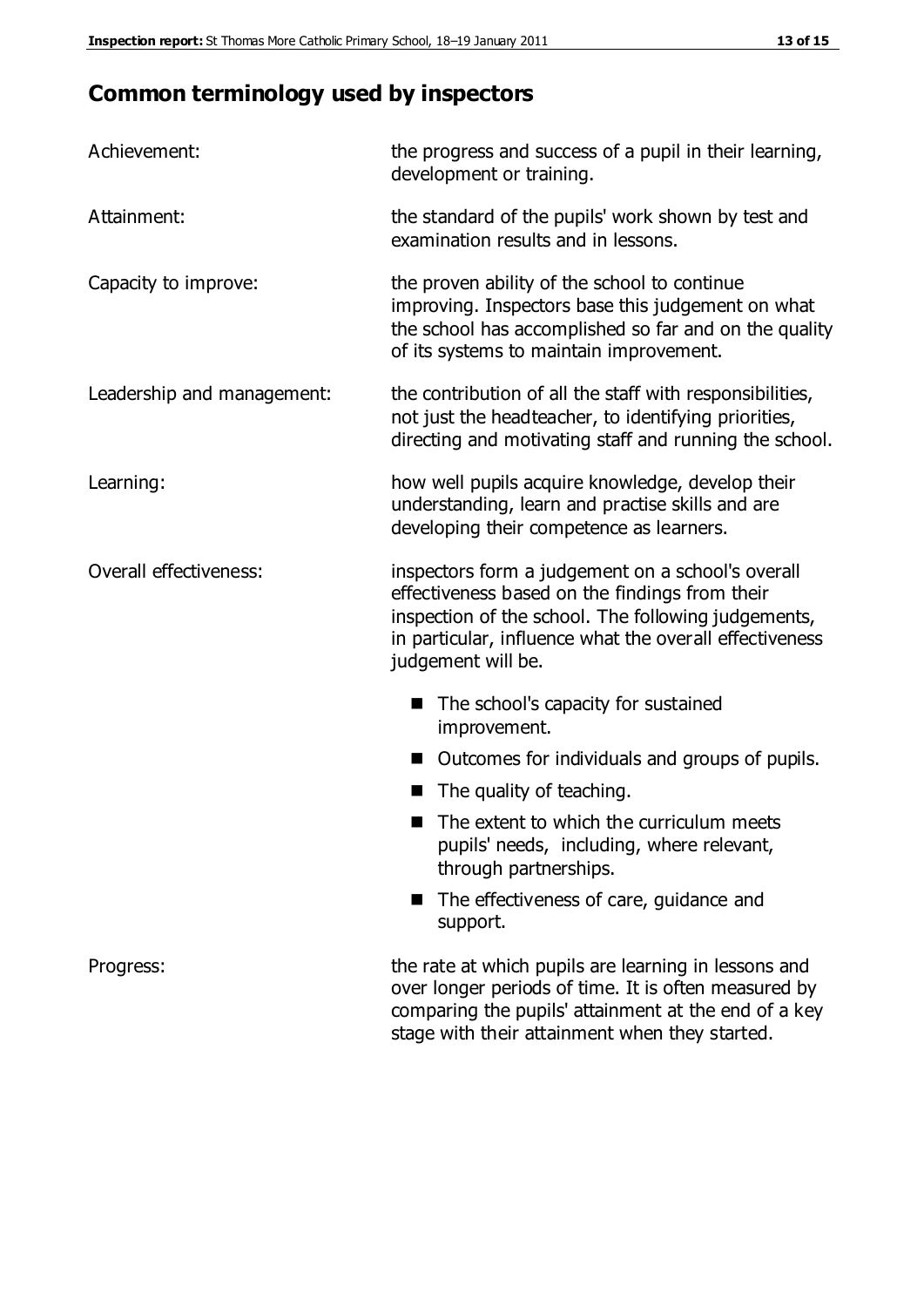### **This letter is provided for the school, parents and carers to share with their children. It describes Ofsted's main findings from the inspection of their school.**

#### 20 January 2011

#### Dear Pupils

#### **Inspection of St Thomas More Catholic Primary School, Walsall, WS6 6PG**

It was a delight and a privilege to visit your school. You go to a satisfactory school that is warm and friendly and where you all get on well together. I could see that you are wellinformed about how to keep healthy and I was pleased to hear that you feel safe. Your behaviour is good and you make visitors very welcome indeed. I enjoyed meeting the older members of the school council and listened very carefully to what they had to say. It is good that you have been so pleased with the work of the two acting headteachers and that you can see that your school is getting better all the time. I was pleased to hear that you have more clubs in school and are enjoying lessons more.

Provision for younger children is good. Pupils in Key Stage 1 and 2 are making satisfactory progress because teaching is satisfactory. By the end of Year 6, you are reaching standards that are similar to those reached by children in schools nationally. However, your attainment in writing is below average. I have asked your teachers to give you more opportunities to write at length and to make sure they always tell you how to improve your work. I noticed that children in Key Stage 1 do not always make enough progress when they are working on their own so I have asked your teachers to make sure that pupils always know exactly what they are supposed to do when they are working without an adult.

The people who run your school are working very hard indeed to make it an even better place but some people have too much to do. This is slowing the rate of improvement in your school. Lots of checks are made on teaching but sometimes the school does not do enough to check your progress in lessons and over time. The school does not always try to find out why some children find learning very hard and to make sure that they are fully involved in lessons. So I have asked your school to make improvements in these areas.

I wish you well for the future.

Yours sincerely

Susan Walsh Lead inspector